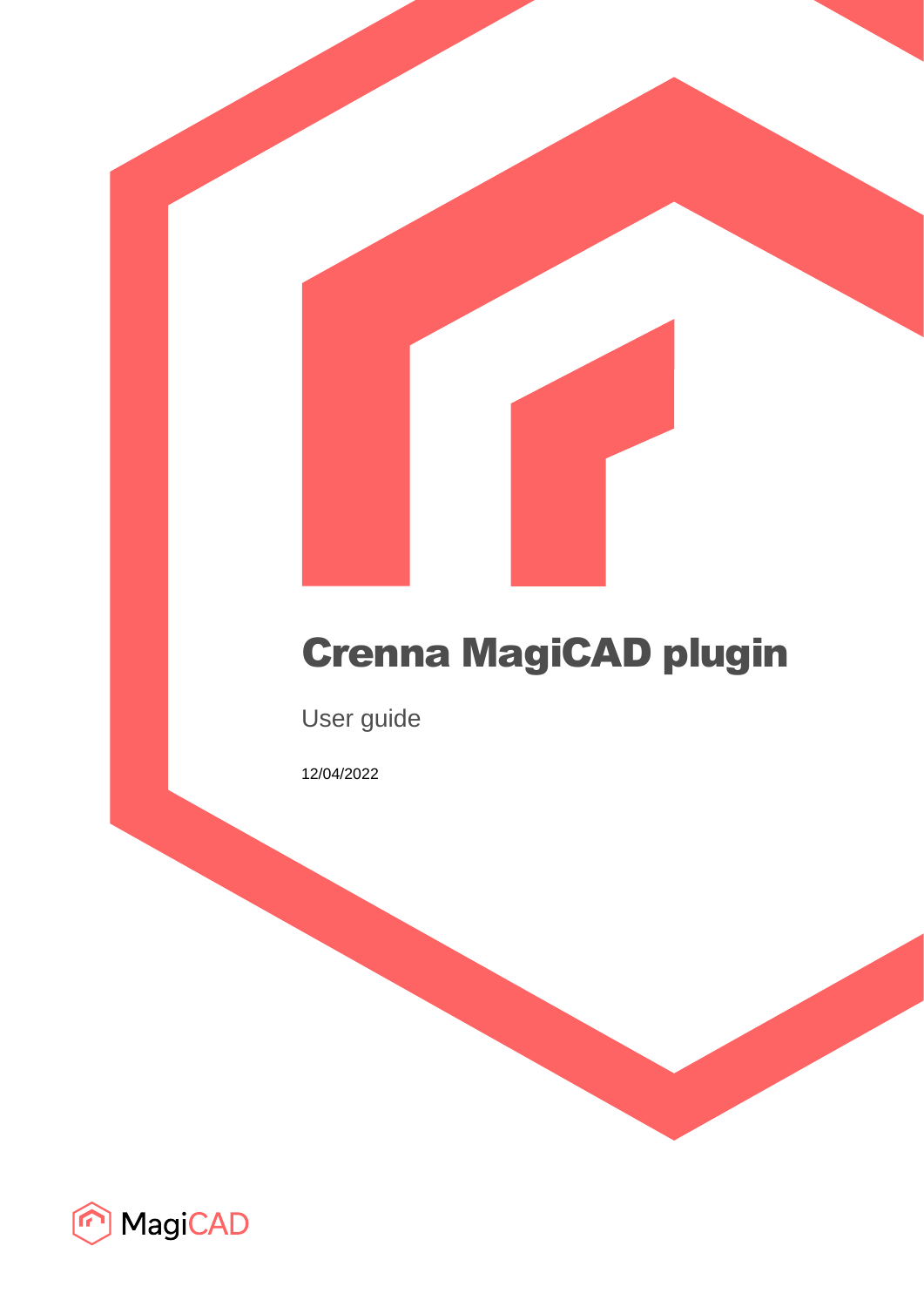

## **Content**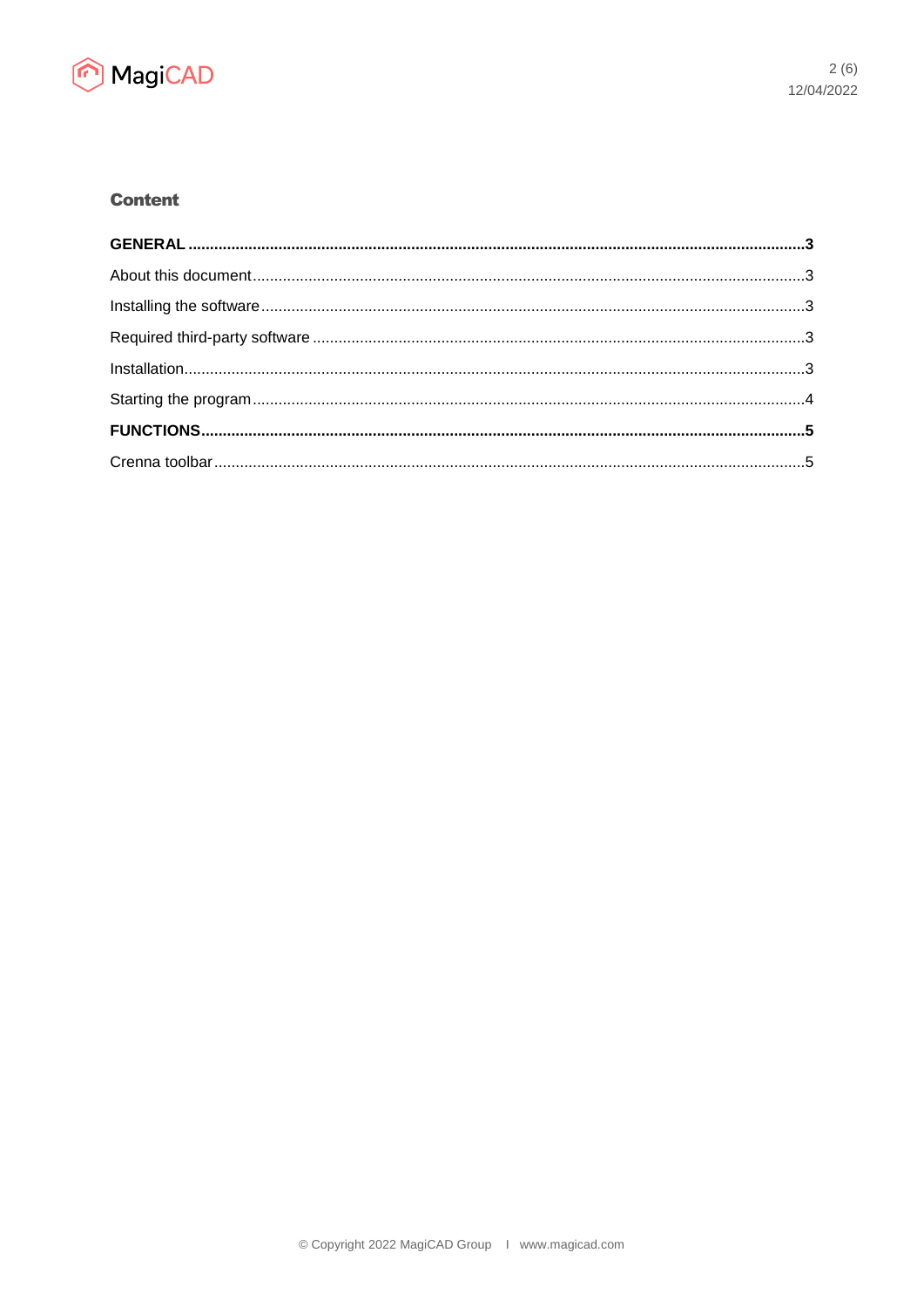

### General

#### About this document

This document contains instructions for using *Crenna MagiCAD plugin*. With Crenna MagiCAD plugin you can easily select silencer from various types of silencers and export them into MagiCAD project and drawing.

#### Installing the software

#### Required third-party software

Crenna MagiCAD plugin works with the following MagiCAD for AutoCAD versions

- MagiCAD 2022 and AutoCAD 2017-2022
- MagiCAD 2023 and AutoCAD 2019-2023

#### Installation

- 1. Download setup file from https://portal.magicad.com/Download/ProductSearch?searchStr=Crenna&categoryId=3
- 2. Run the Crenna MagiCAD plug-in installer on your workstation.

#### Administrator privileges are recommended for installation.

#### **Note if you have several AutoCAD versions on your workstation**:

Before you run the installation program, start MagiCAD to make sure that *Crenna MagiCAD Plugin* installs on the same AutoCAD platform as MagiCAD.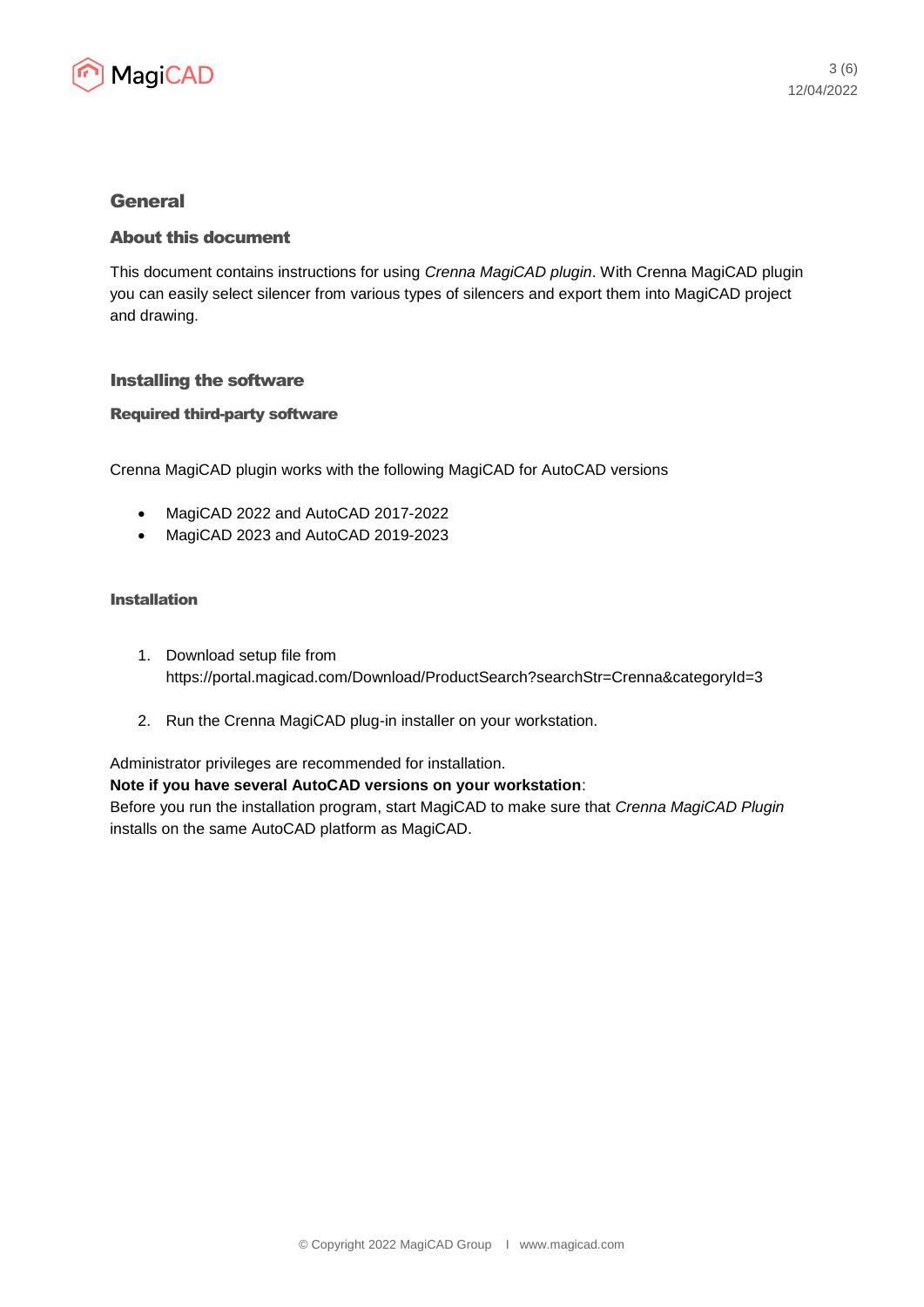

#### Starting the program

Before you start using *Crenna MagiCAD Plugin*, start MagiCAD and open a Ventilation project.

If the plugin is not loaded automatically after setup, run the **CUILOAD** (or **MENULOAD**) in AutoCAD, and browse the customization file from the directory where you installed the program (by default, the directory is *C:\Program Files\Crenna\*). When you first time start using *Crenna MagiCAD Plugin*, you need to load the customization file (*CrennaMagi.cuix*) manually.

| Load/Unload Customizations                                                                                                                                                         | ×              |
|------------------------------------------------------------------------------------------------------------------------------------------------------------------------------------|----------------|
| Loaded Customization Groups:<br><b>ACAD</b><br>AUTODESKSEEK<br>CRENNAMAGI<br><b>CUSTOM</b><br><b>EXPRESS</b><br>MAGICAD<br><b>MAGICIRCUITDESIGNER</b><br><b>MAGISYSTEMDESIGNER</b> | Unload         |
| File Name:<br>'enna\Crenna MagiCAD plugin\CrennaMagi.cuix                                                                                                                          | Load<br>Browse |
|                                                                                                                                                                                    | Close<br>Help  |

When you click Load, Crenna toolbar and ribbon panel button appears on the AutoCAD.





Next time you use the AutoCAD, the customization file is automatically loaded.

#### *Information for network administrators:*

*Plugin requires a connection to Crenna web site. Internet Explorer control is used to browse web pages from crenna.se.*

*Standard HTTP GET (TCP, default port 80 should be used) method is used to retrieve files from the server. GET response includes file (mime application/octet-stream). Your network firewall should allow such connections.*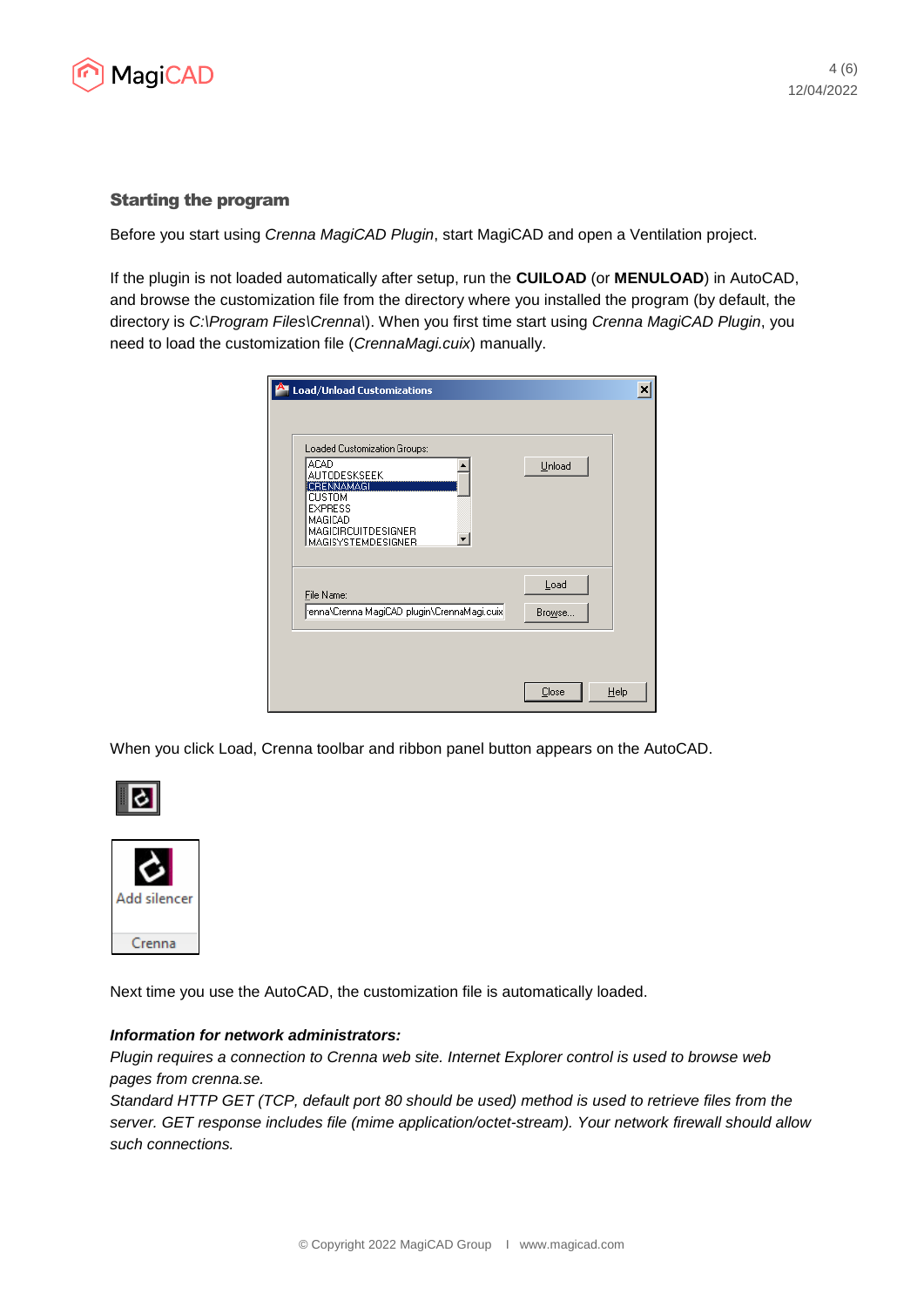

## Functions

#### Crenna toolbar

Start Crenna MagiCAD plugin by clicking button.



Select duct and Crenna selection software will open. Airflow and duct size are imported from MagiCAD.

| C Crenna MagiCAD plugin 2012.6.1                                                                                                                                             | $\vert x \vert$ |
|------------------------------------------------------------------------------------------------------------------------------------------------------------------------------|-----------------|
|                                                                                                                                                                              |                 |
| Välkommen till Crennas projekteringsverktyg för MagiCAD!                                                                                                                     |                 |
| Vi har marknadens bredaste sortiment av ljuddämpare och med vårt<br>verktyg kan du även se dämpningen i de olika banden!                                                     |                 |
|                                                                                                                                                                              |                 |
| <b>CRENNA</b><br>Objektnamn/märkning:                                                                                                                                        |                 |
| <b>GRUNDFÖRUTSÄTTNINGAR</b><br>UTFÖRANDE<br>SORTERINGSPRIORITERING                                                                                                           |                 |
| LJUDNIVÁ IN (från aggregat) (dB)<br><b>PRESTANDA</b>                                                                                                                         |                 |
| Luftflöde (Vs)*<br>280<br>250<br>63<br>125<br>500<br>1k<br>2k<br>4k.<br>⊙<br>Tillåtet tryckfall (Pa)<br>40                                                                   | 8k              |
| О<br>Maximalt P-tal<br><b>PLACERING</b>                                                                                                                                      |                 |
| О<br>I kanal (sekundär ljuddämpare)<br>OBS! Anges inget maximalt tillåtet tryckfall,<br>utgår vi från ett tryckfall på max 40 Pa.<br>O<br>Nära aggregat (primär ljuddämpare) |                 |
|                                                                                                                                                                              |                 |
|                                                                                                                                                                              |                 |
| <b>HÄMTA URVAL</b>                                                                                                                                                           |                 |
| @ Copyright Crenna Plat AB                                                                                                                                                   |                 |
|                                                                                                                                                                              |                 |
|                                                                                                                                                                              |                 |
| Export                                                                                                                                                                       | Cancel          |